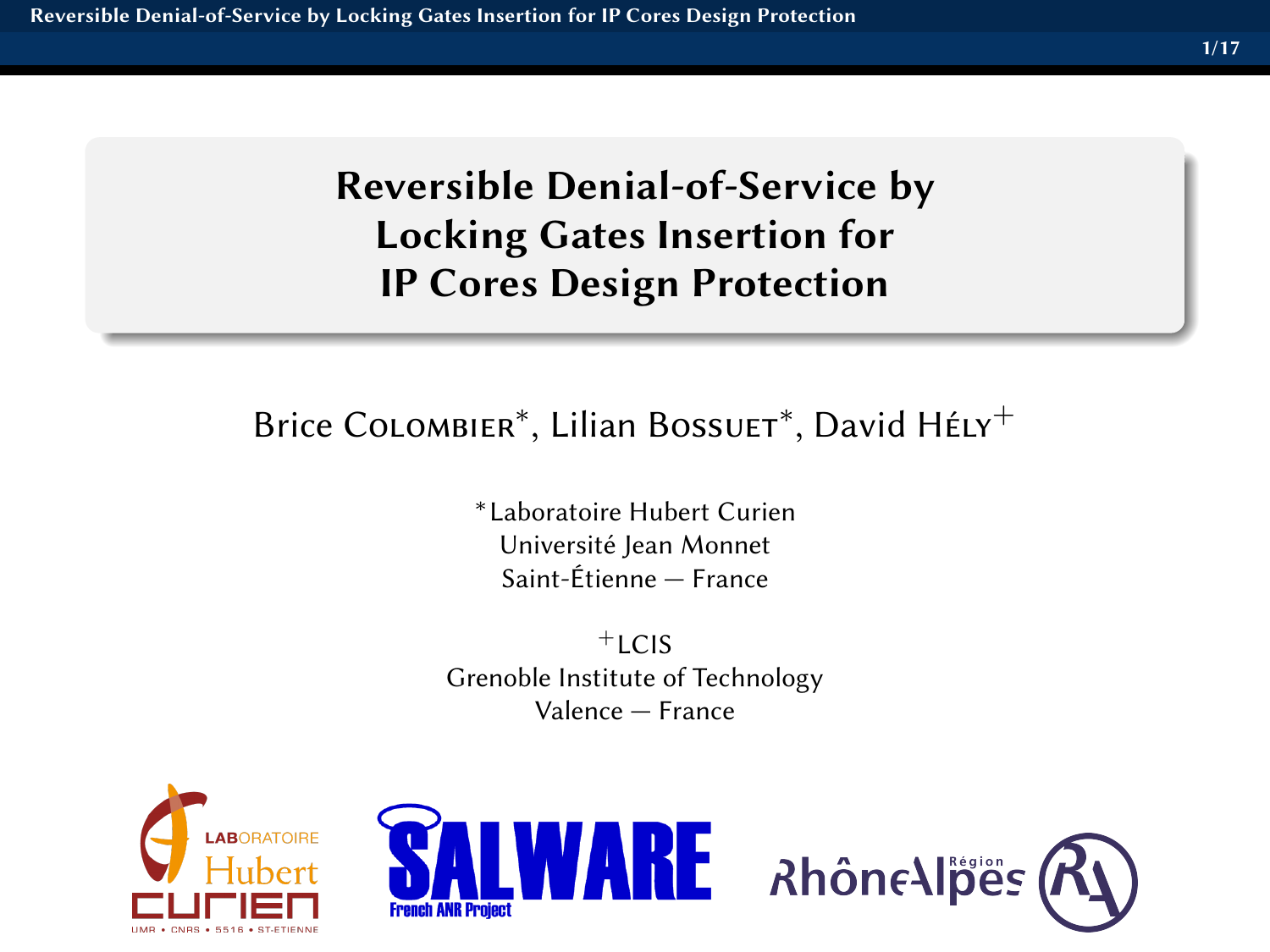<span id="page-1-0"></span> $\Box$  [Context and state-of-the-art](#page-1-0)  $\overline{\phantom{a}}$ 

## Design-and-reuse paradigm



## Problem

The designer cannot control **how** many times the IP is instantiated.

- Overusing,
- Illegal cloning.

#### One solution

Make the IP unusable unless it has been previously activated.  $\Rightarrow$  Illegal copies are useless.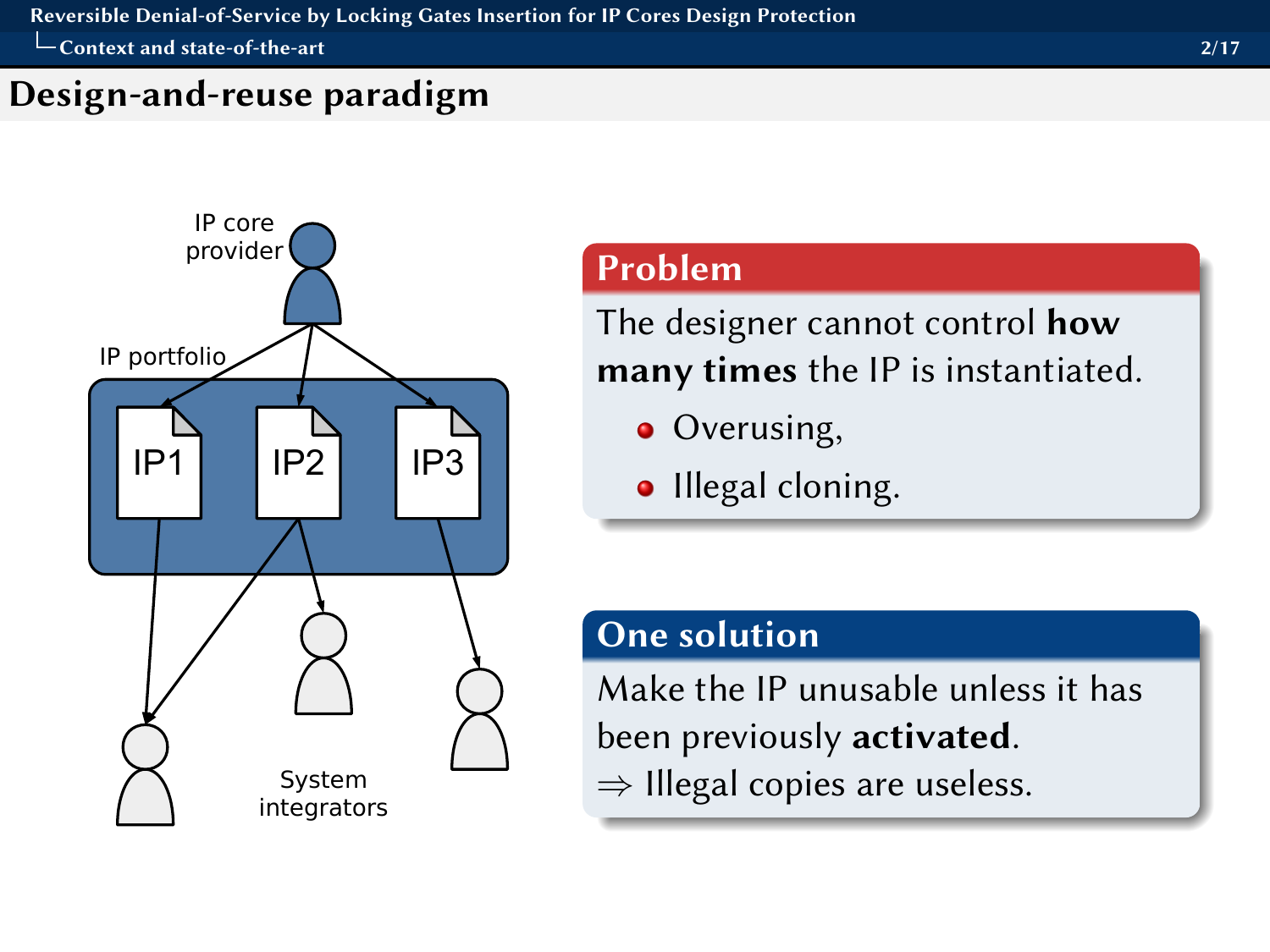<span id="page-2-0"></span>[Reversible Denial-of-Service by Locking Gates Insertion for IP Cores Design Protection](#page-0-0)

[Context and state-of-the-art](#page-2-0) 3/17

#### Protection scheme architecture



| Each has its role:                                     | Locking          |
|--------------------------------------------------------|------------------|
| <b>Security</b> : relies on a cryptographic primitive. | $\bullet$ FSM,   |
| Uniqueness : ID, NVM, PUF                              | $\bullet$ Clock, |
| Disabling: specific masking/locking module.            | · Logic.         |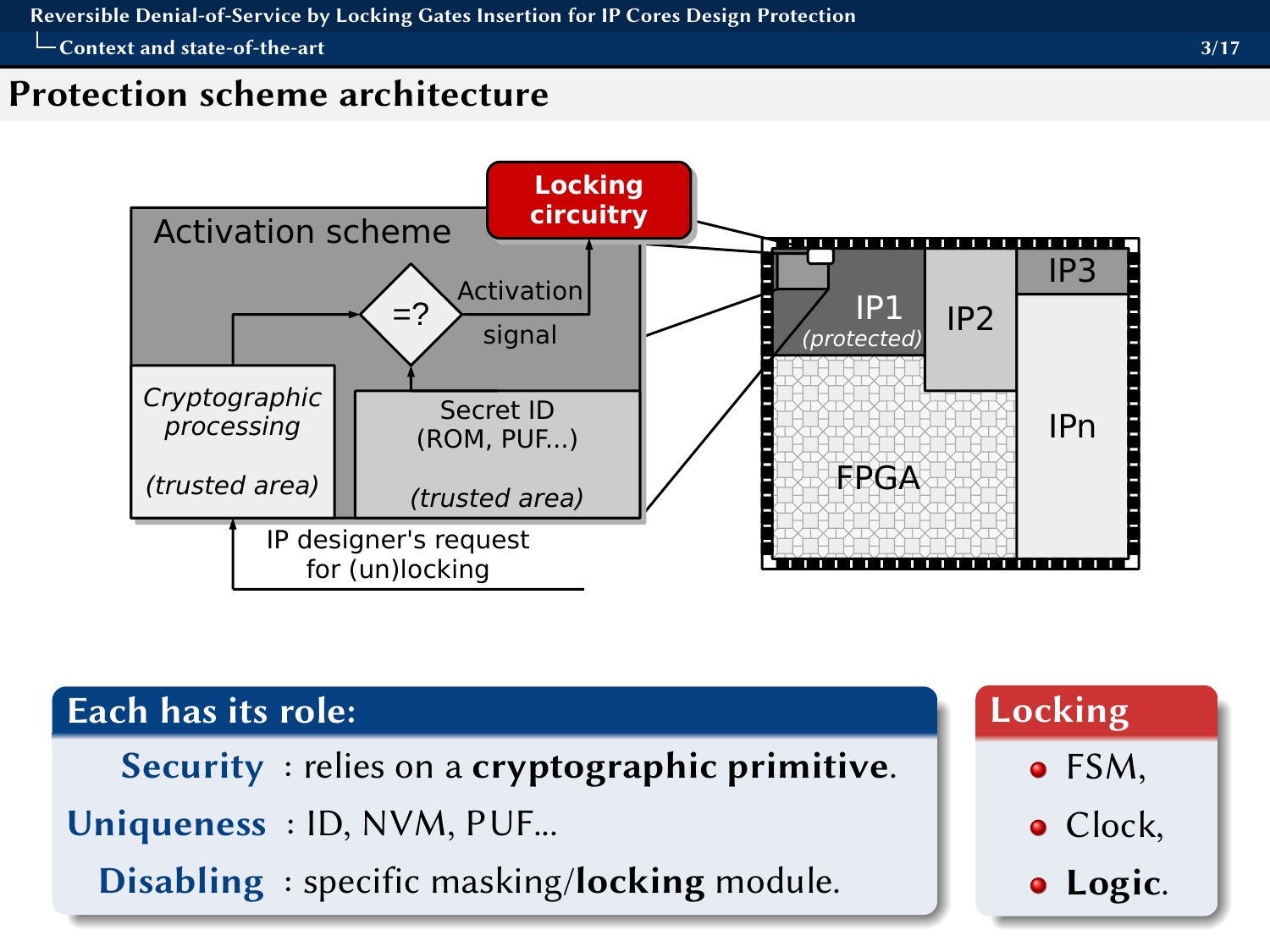## <span id="page-3-0"></span>Logic masking

In 2008, Roy et al.<sup>1</sup> proposed to **randomly** insert XOR/XNOR gates in the netlist.



1 Roy, Koushanfar, Markov EPIC: Ending Piracy of Integrated Circuits Design, Automation and Test in Europe, 2008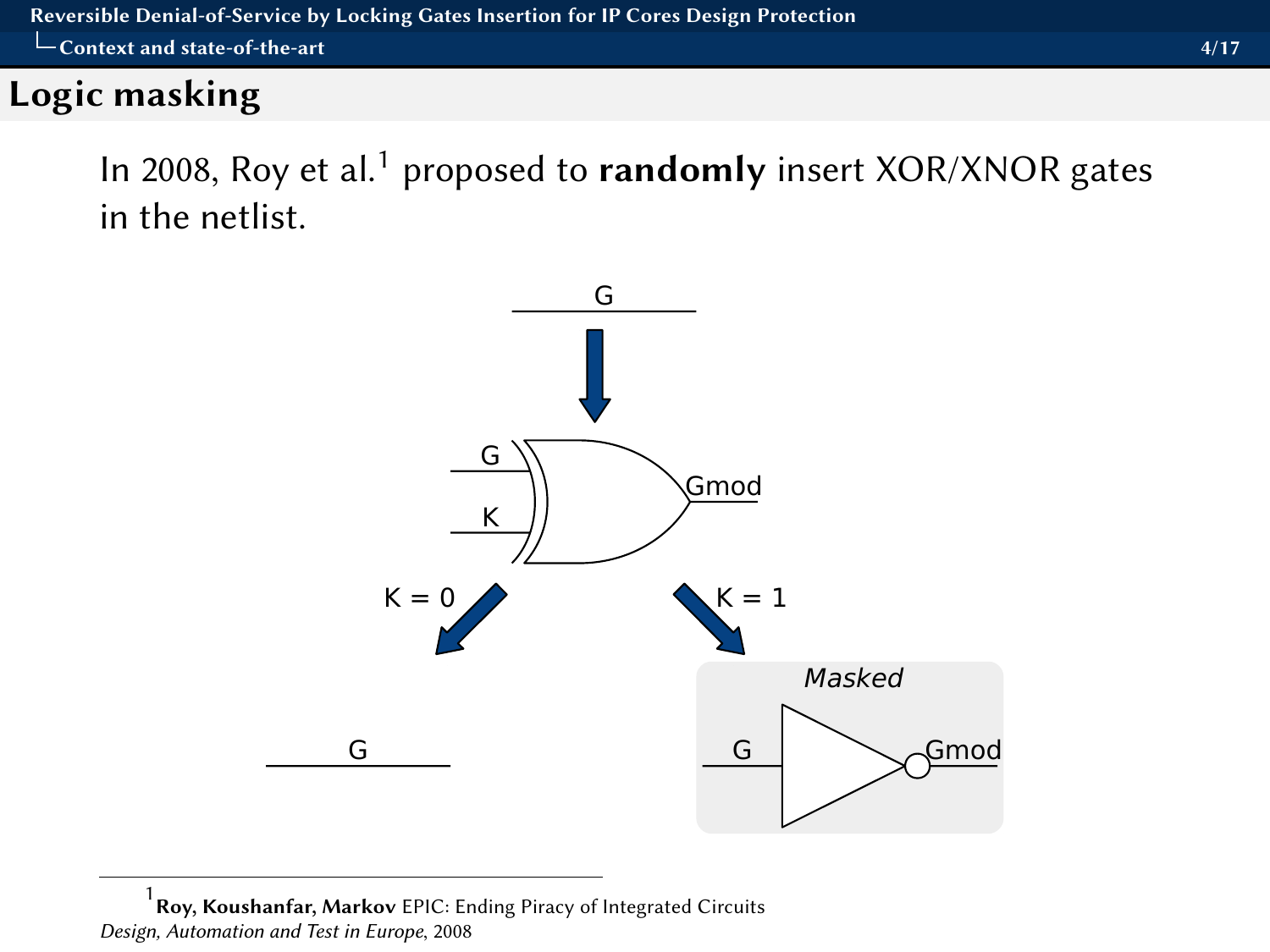## <span id="page-4-0"></span>Logic masking

In 2013, Rajendran et al. $^2$  improved the **node selection** method.

## Fault analysis-based node selection

- Requires a fault simulator,
- Computationally expensive.

 $^2$ Rajendran, Zhang, Rose, Pino, Sinanoglu, Karri *Fault analysis-based logic encryption* IEEE Transactions on Computers, 2013

<sup>3</sup>  $^5$  Plaza, Markov *Protecting Integrated Circuits from Piracy with Test-aware Logic Locking International Conference on* Computer Aided Design, 2014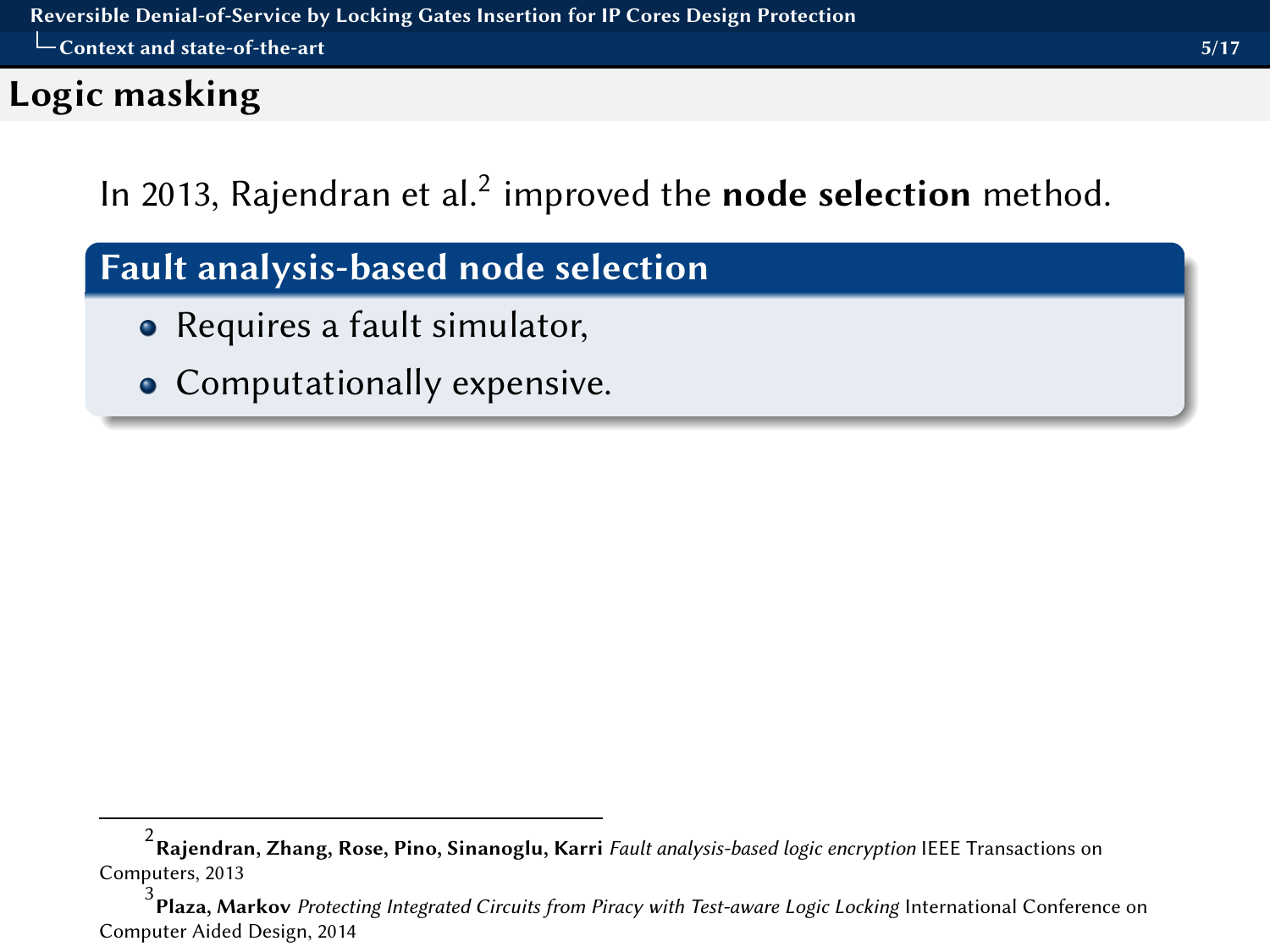## <span id="page-5-0"></span>Logic masking

In 2013, Rajendran et al. $^2$  improved the **node selection** method.

## Fault analysis-based node selection

- Requires a fault simulator,
- Computationally expensive.

## Security flaw

There is a **gradient** towards the correct key.

# A **hill climbing** attack $^3$  can be mounted:

Choose a random key, flip bits one after the other to gradually reduce HD(output, test vectors) to 0.

Link between key bits and masked outputs is **too obvious**.

 $^2$ Rajendran, Zhang, Rose, Pino, Sinanoglu, Karri *Fault analysis-based logic encryption* IEEE Transactions on Computers, 2013

<sup>3</sup> Plaza, Markov Protecting Integrated Circuits from Piracy with Test-aware Logic Locking International Conference on Computer Aided Design, 2014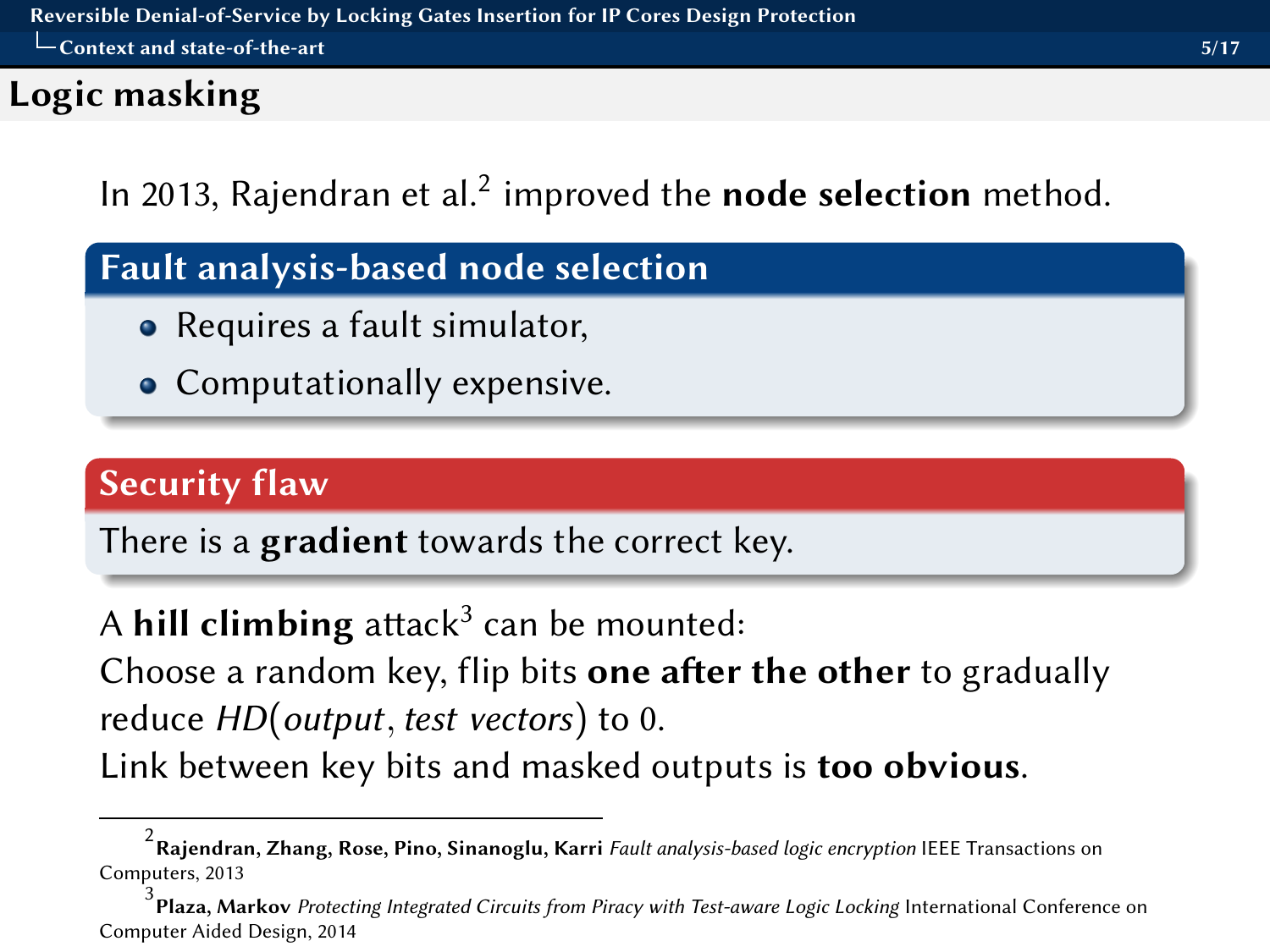<span id="page-6-0"></span>[Reversible Denial-of-Service by Locking Gates Insertion for IP Cores Design Protection](#page-0-0) [Logic locking](#page-6-0) 6/17

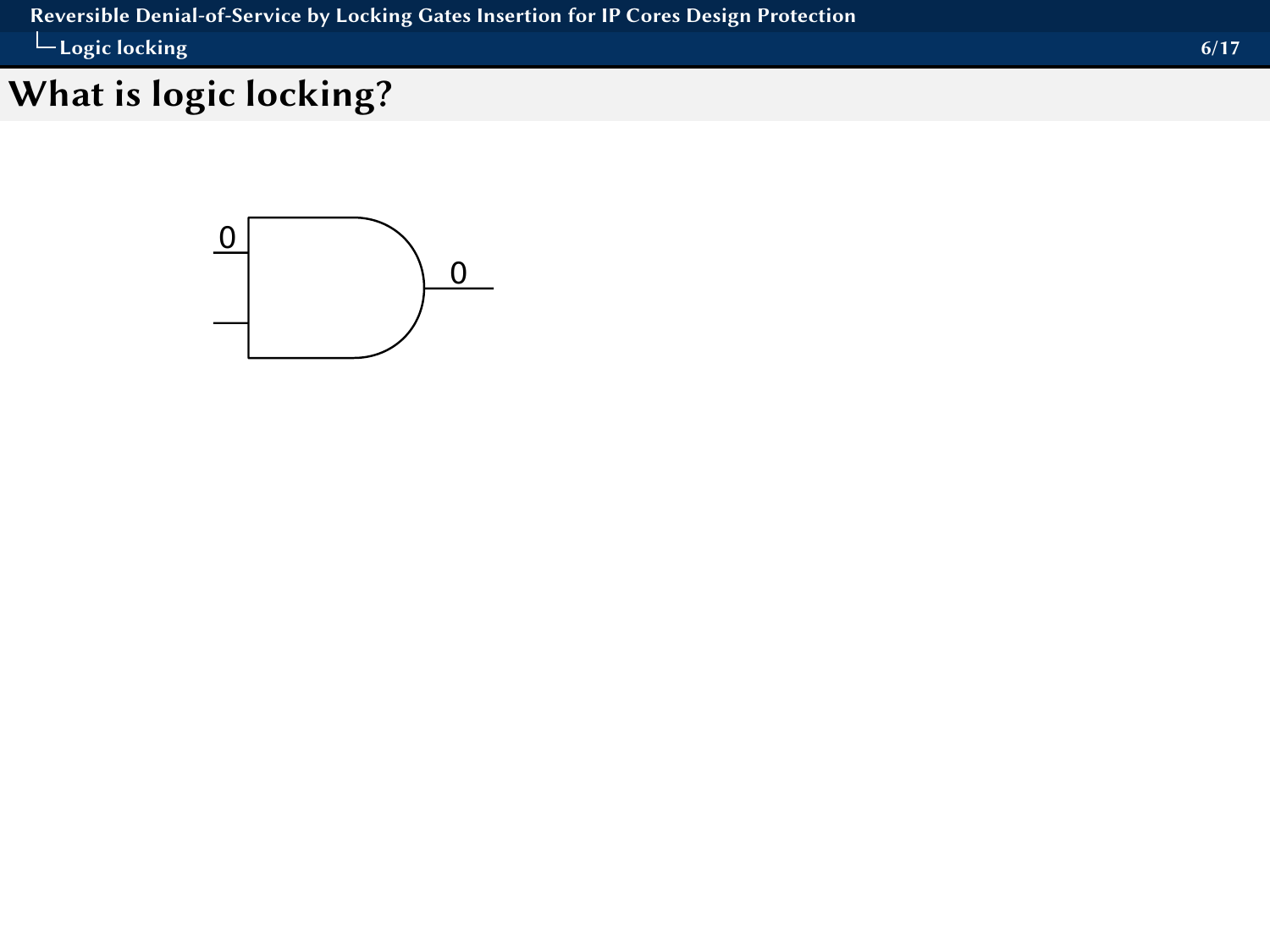<span id="page-7-0"></span>[Reversible Denial-of-Service by Locking Gates Insertion for IP Cores Design Protection](#page-0-0) [Logic locking](#page-7-0) 6/17

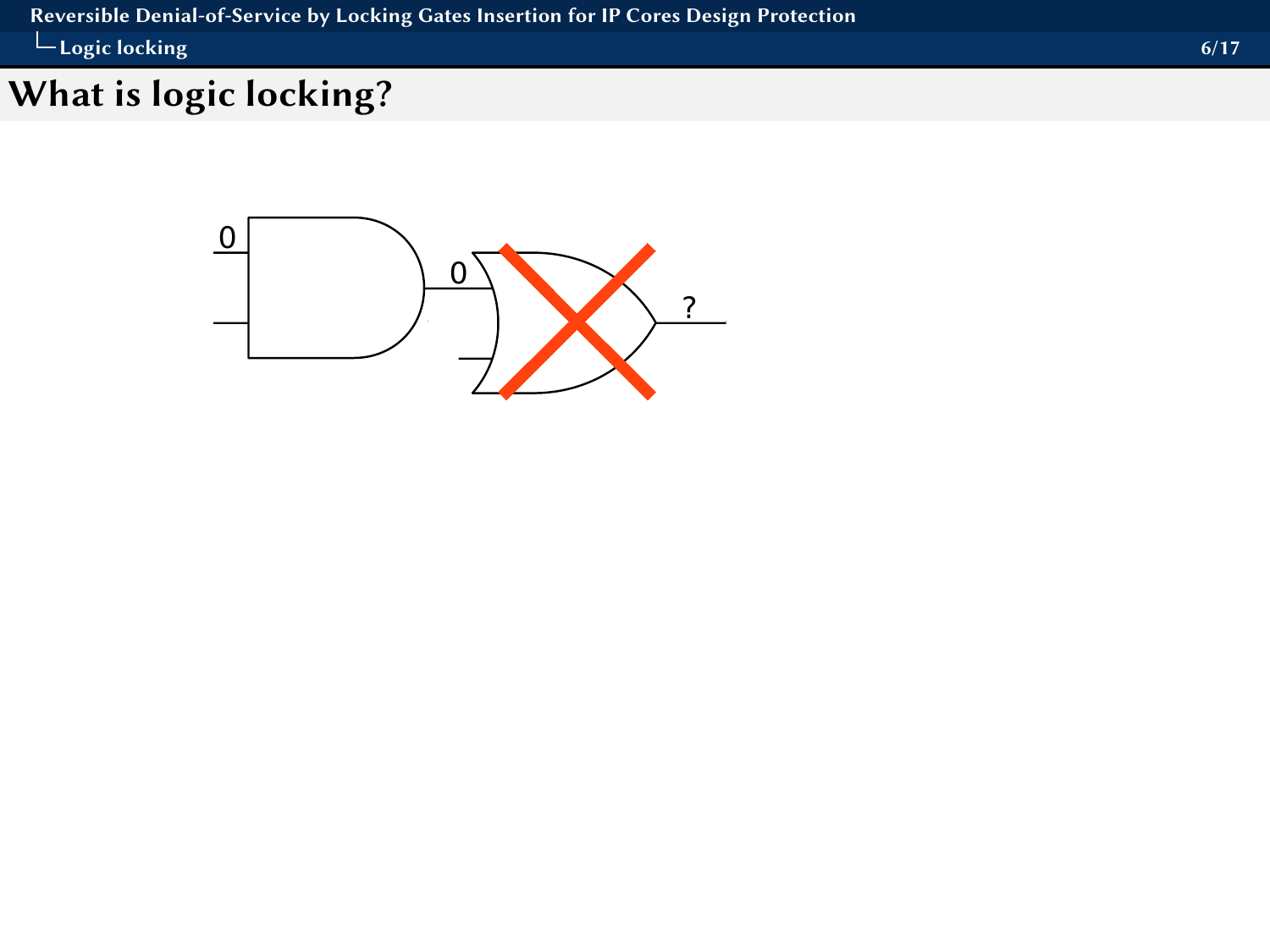<span id="page-8-0"></span>[Reversible Denial-of-Service by Locking Gates Insertion for IP Cores Design Protection](#page-0-0) [Logic locking](#page-8-0) and the contract of the contract of the contract of the contract of the contract of the contract of the contract of the contract of the contract of the contract of the contract of the contract of the contract

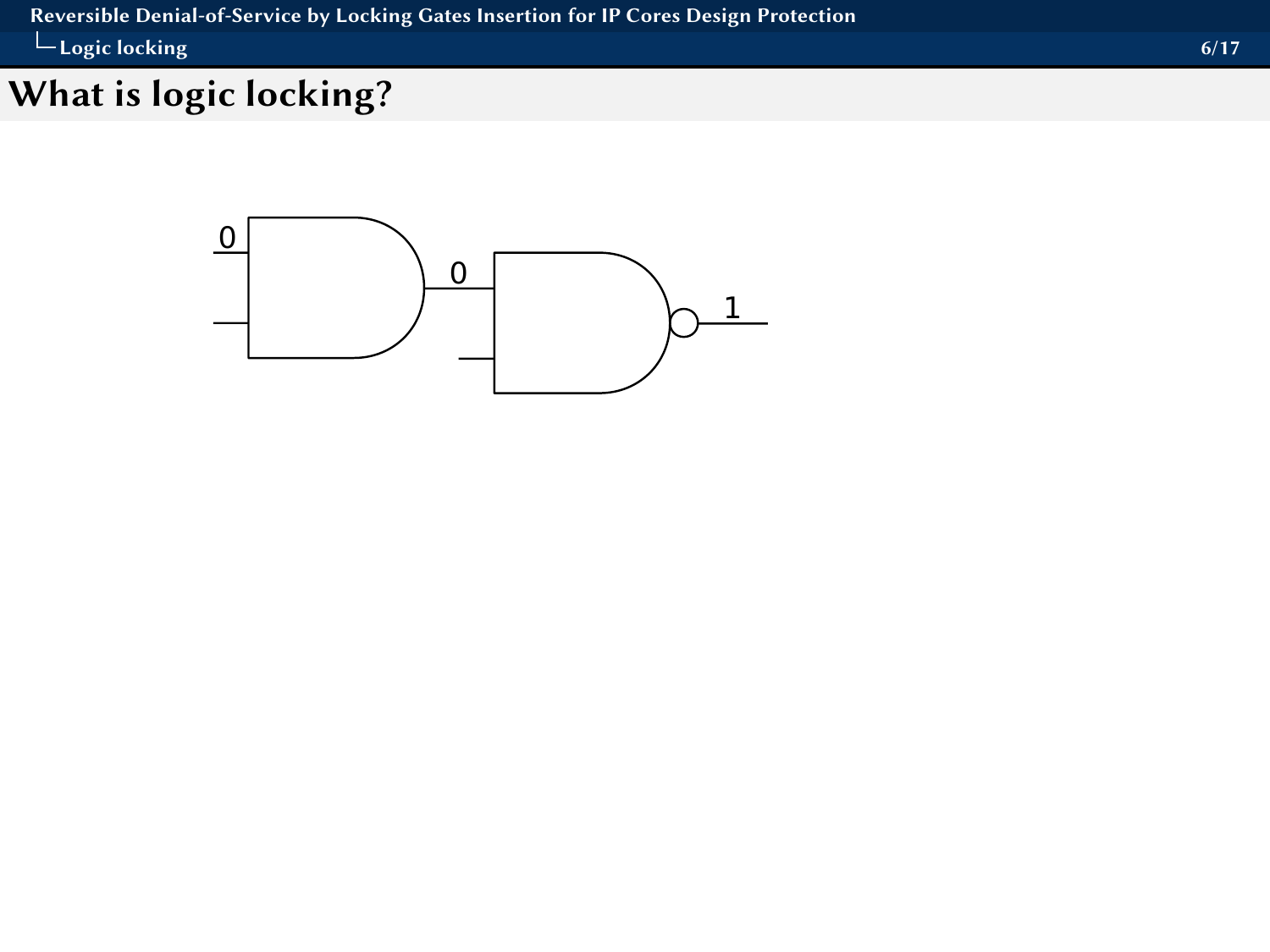#### <span id="page-9-0"></span>[Reversible Denial-of-Service by Locking Gates Insertion for IP Cores Design Protection](#page-0-0) [Logic locking](#page-9-0) and the contract of the contract of the contract of the contract of the contract of the contract of the contract of the contract of the contract of the contract of the contract of the contract of the contract

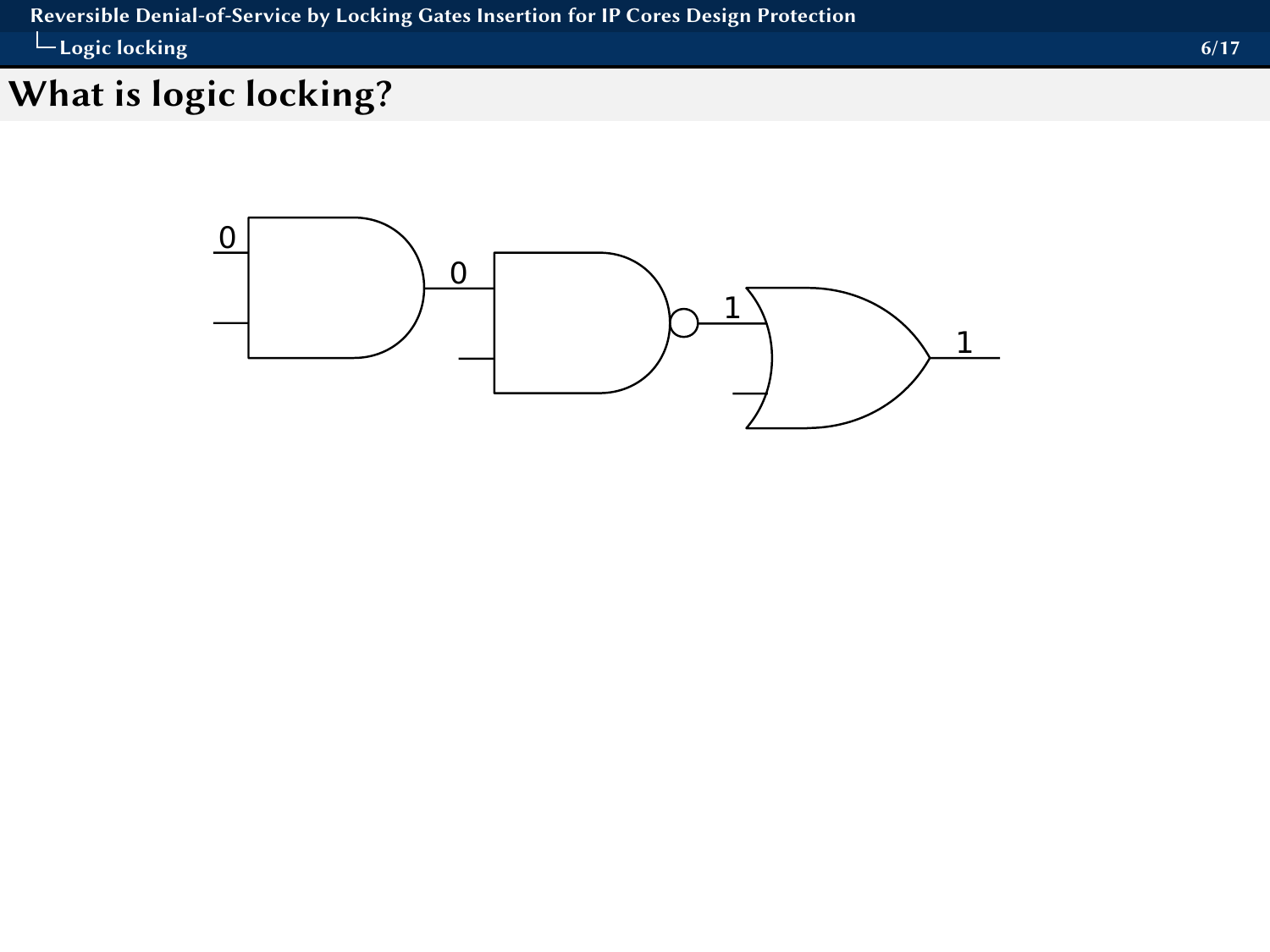## <span id="page-10-0"></span>What is logic locking?



## Principle

Propagating a **locking value** through a sequence of netlist's nodes. Forcing an internal node in the netlist locks a primary output.

## Condition

For all the nodes in the sequence (green nodes): They are forced to a logic value that locks the following logic gate.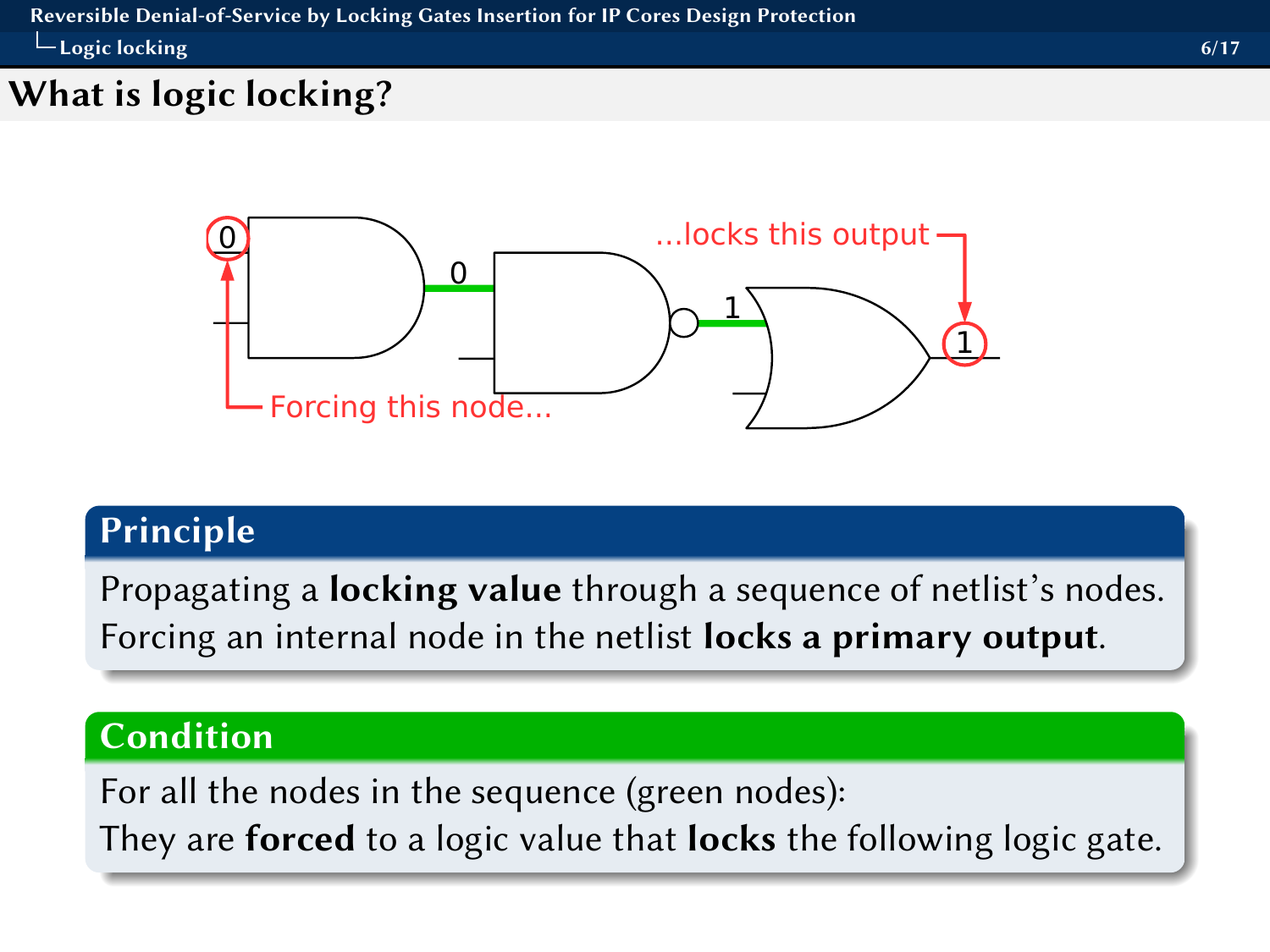#### <span id="page-11-0"></span>Which node should be forced ?

1st step: Build a graph from the netlist.



| Conversion |                                                 |
|------------|-------------------------------------------------|
| Nodes      | Vertices<br>$\bigodot$ Input<br><b>G</b> Output |
| Gates      | Edges                                           |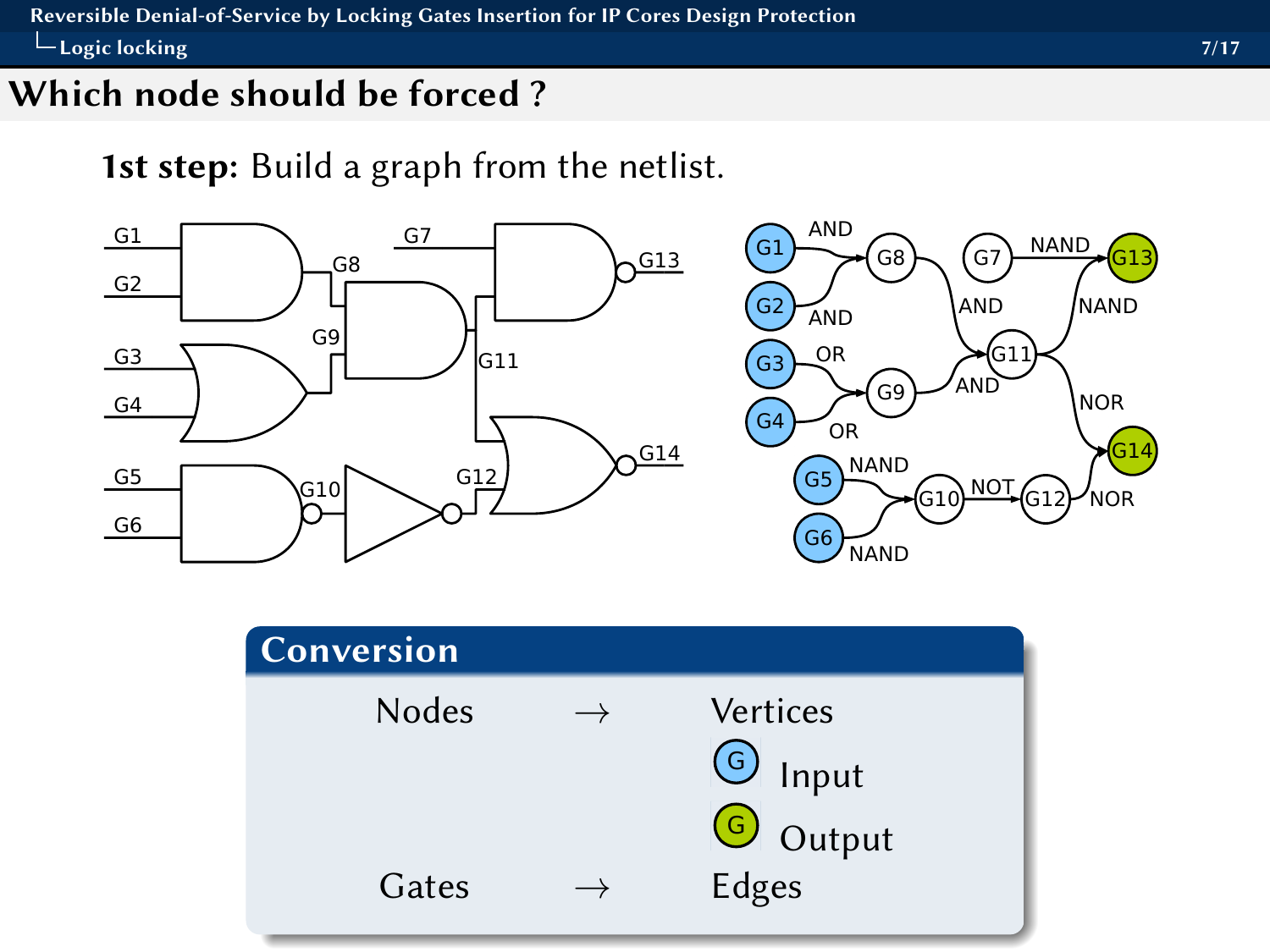## <span id="page-12-0"></span>Graph labelling

2nd step: Label vertices with  $V_{forced}$  and  $V_{locks}$  values.

# Labelling

- $\bullet$   $V_{forced}$  depends on the **preceding** logic gate.
- $\bullet$   $V_{locks}$  depends on the **following** logic gate.

$$
\xrightarrow{\text{AND}} G1 \xrightarrow{\text{OR}}
$$

$$
\xrightarrow{\text{AND}} \text{G2} \xrightarrow{\text{NAND}}
$$

$$
\xrightarrow{\qquad \text{OR} \qquad \qquad } \text{G3} \xrightarrow{\qquad \text{NOT} \qquad \qquad } \text{G4}
$$



| Node           | $V_{forced}$ | $V_{locks}$          |
|----------------|--------------|----------------------|
| G1             | 0            |                      |
| G <sub>2</sub> | 0            | 0                    |
| G <sub>3</sub> | 1            | $\sim V_{locks}(G4)$ |
| G <sub>5</sub> | 0            | ${0, 1}$             |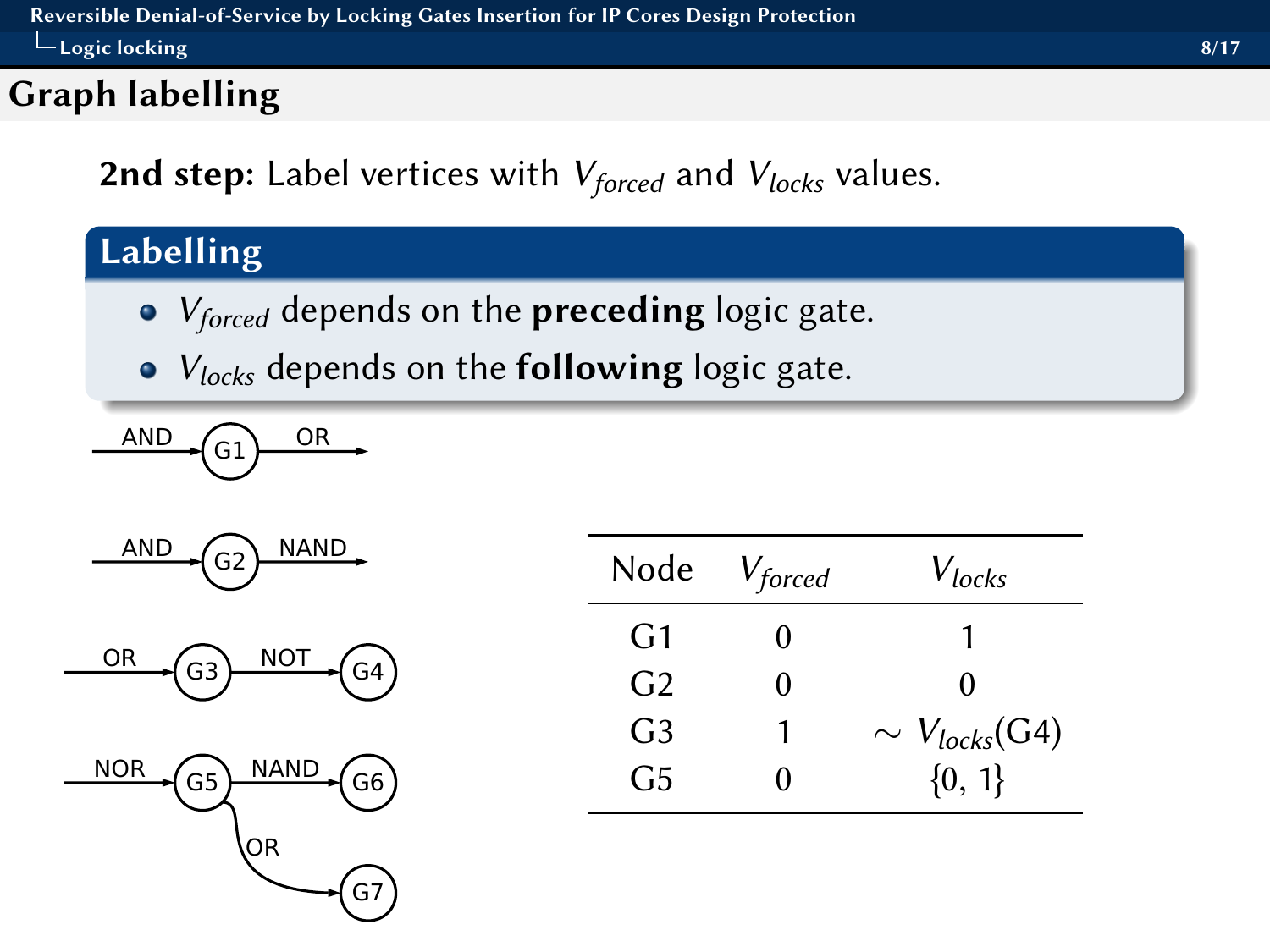## <span id="page-13-0"></span>Graph simplification

3rd step: Delete incoming edges of nodes for which  $V_{forced} \notin V_{locks}$ . Those nodes cannot propagate the locking value.

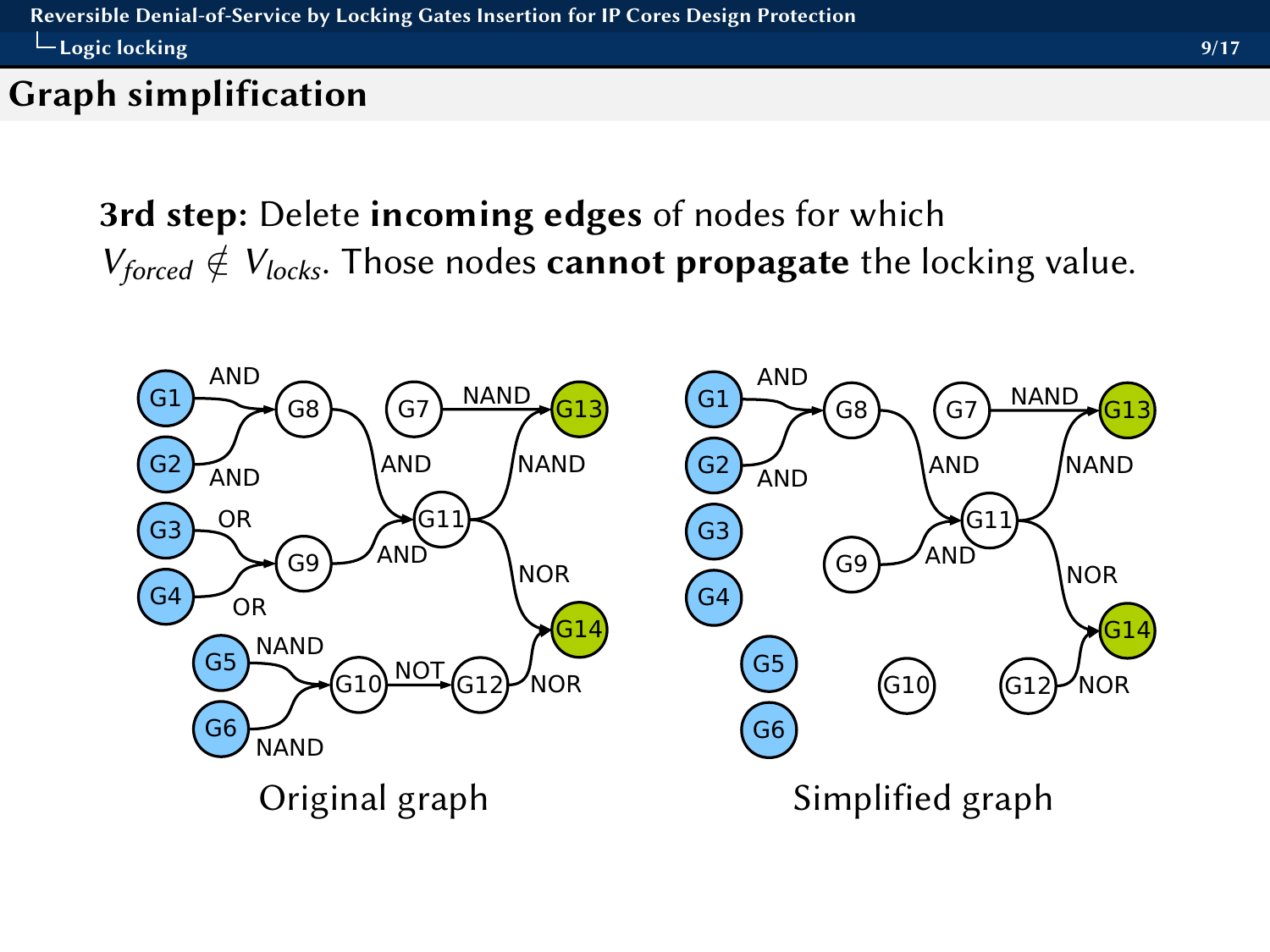## <span id="page-14-0"></span>Graph cleaning

4th step: Delete connected components that contain no output.

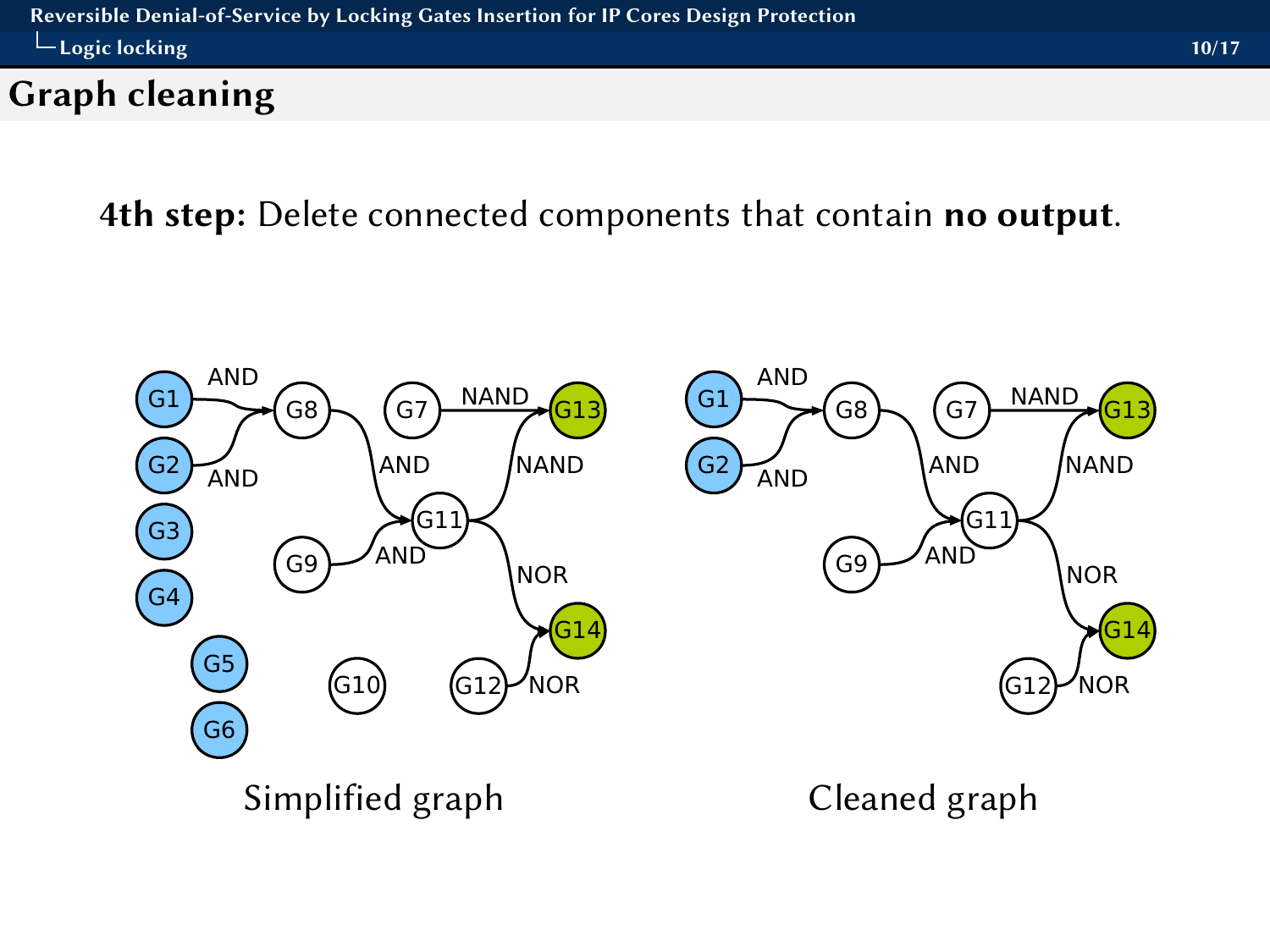## <span id="page-15-0"></span>Nodes selection

In the disconnected final graph, which nodes should be locked?



One source vertex

Select the source vertex.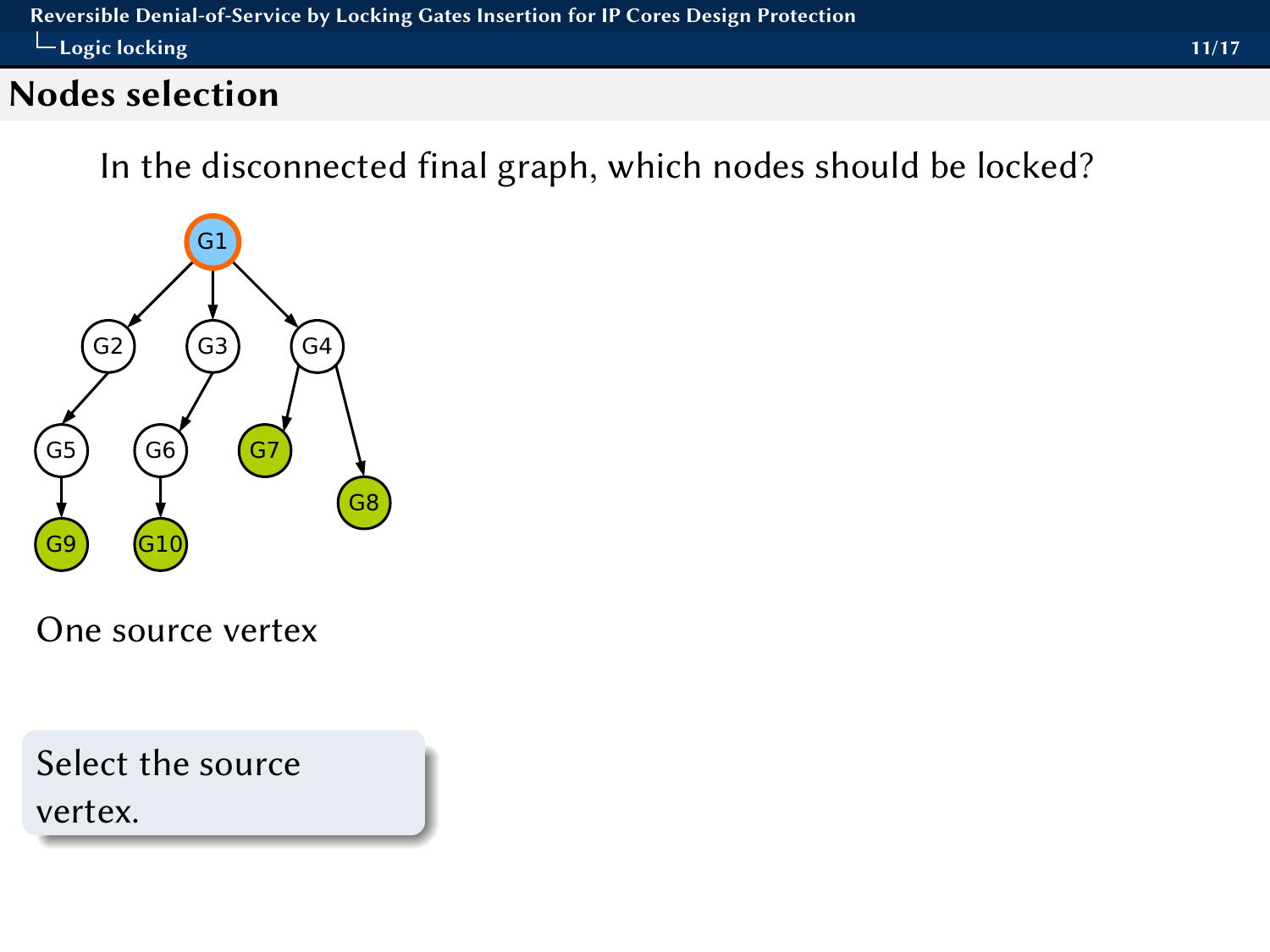## <span id="page-16-0"></span>Nodes selection

In the disconnected final graph, which nodes should be locked?

G2

G5) (G6

G9

G1



One source vertex Multiple source vertices

G7

G3

G8

G4

Select the source vertex.

Select the furthest node spanning all the outputs.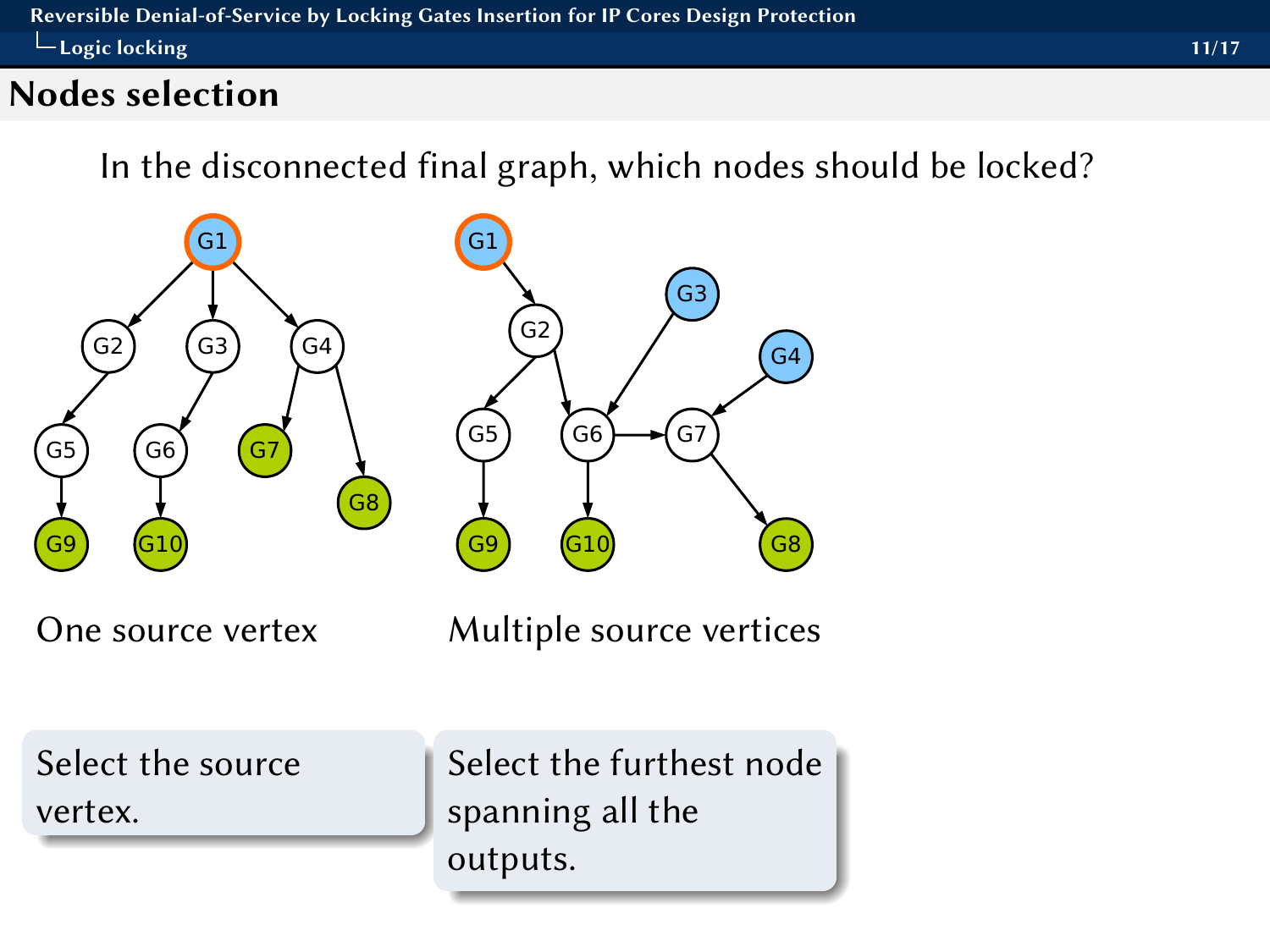#### <span id="page-17-0"></span>Nodes selection

In the disconnected final graph, which nodes should be locked?

G2

G5) (G6

G9

G1





One source vertex Multiple source vertices Multiple source vertices

G7

G3

G8

 $G4$ 

not all outputs spanned

G8) (G9

G3

G4

G1

G2

G6

Select the source vertex.

Select the furthest node spanning all the outputs.

Sort the nodes w.r.t to the number of outputs they span and select them greedily.

G5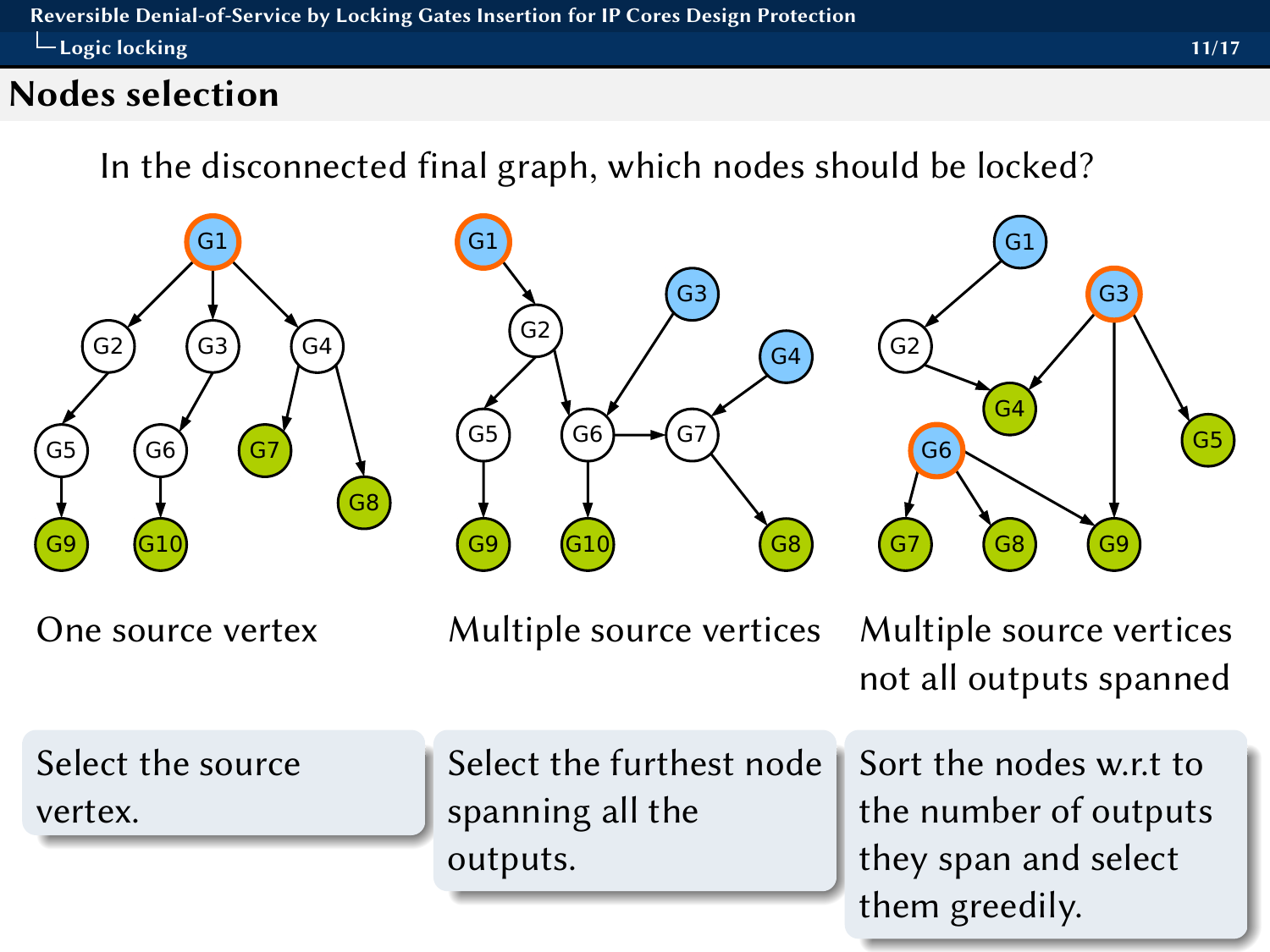#### <span id="page-18-0"></span>[Reversible Denial-of-Service by Locking Gates Insertion for IP Cores Design Protection](#page-0-0)  $L_{\text{Logic locking}}$ [Logic locking](#page-18-0) 12/17

## Locking gates insertion

So far, we have:

- list of nodes to lock,
- associated  $V_{locks}$  values.





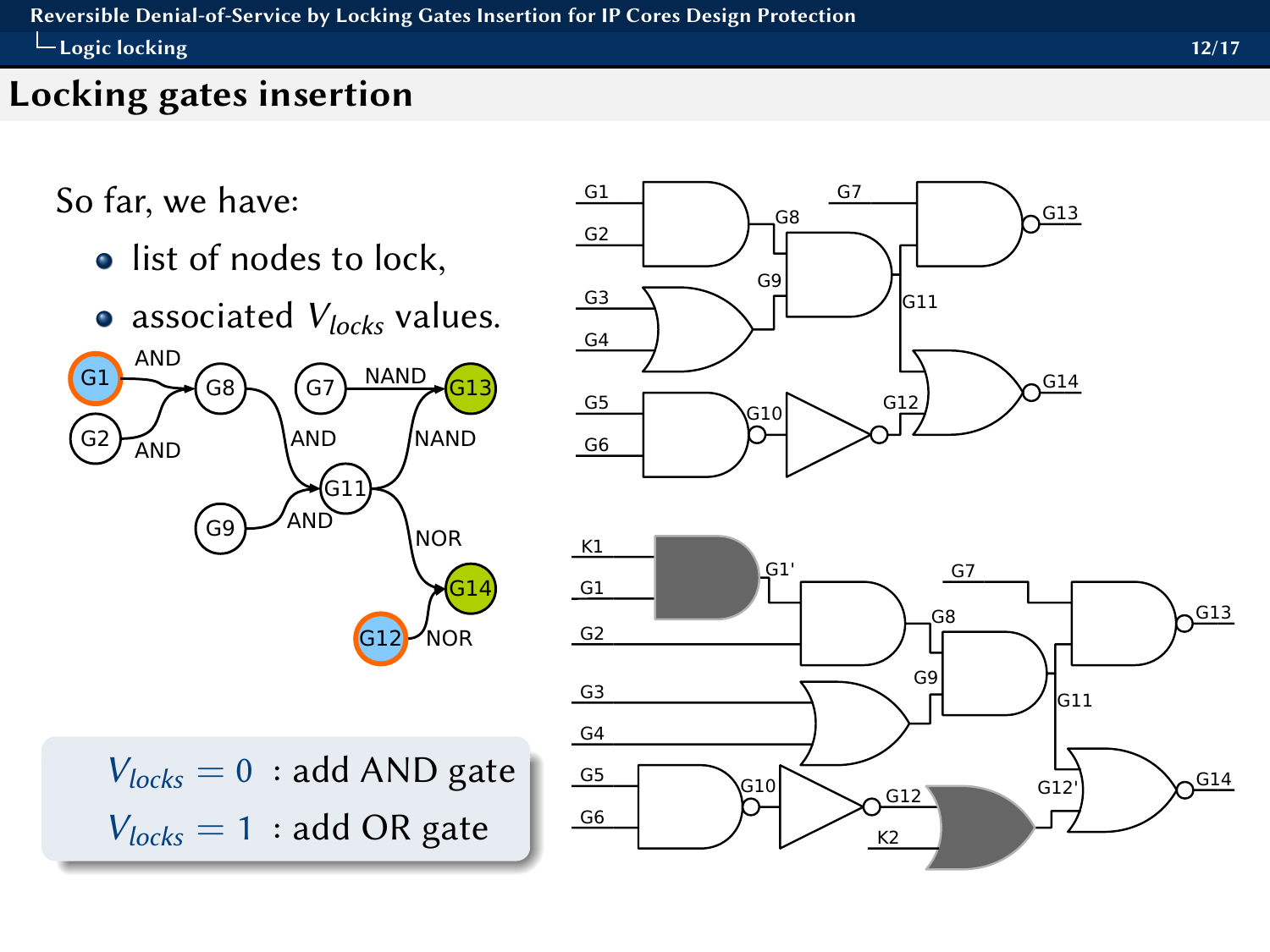#### <span id="page-19-0"></span>Area overhead

Overhead metric: percentage of locking gates to add. Implemented on ITC'99 benchmarks (1k to 225k logic gates)



 $\sim$ 2x lower overhead than logic masking $^2$  (+5.7%)

 $^{2}$ Rajendran, Zhang, Rose, Pino, Sinanoglu, Karri *Fault analysis-based logic encryption* IEEE Transactions on Computers, 2013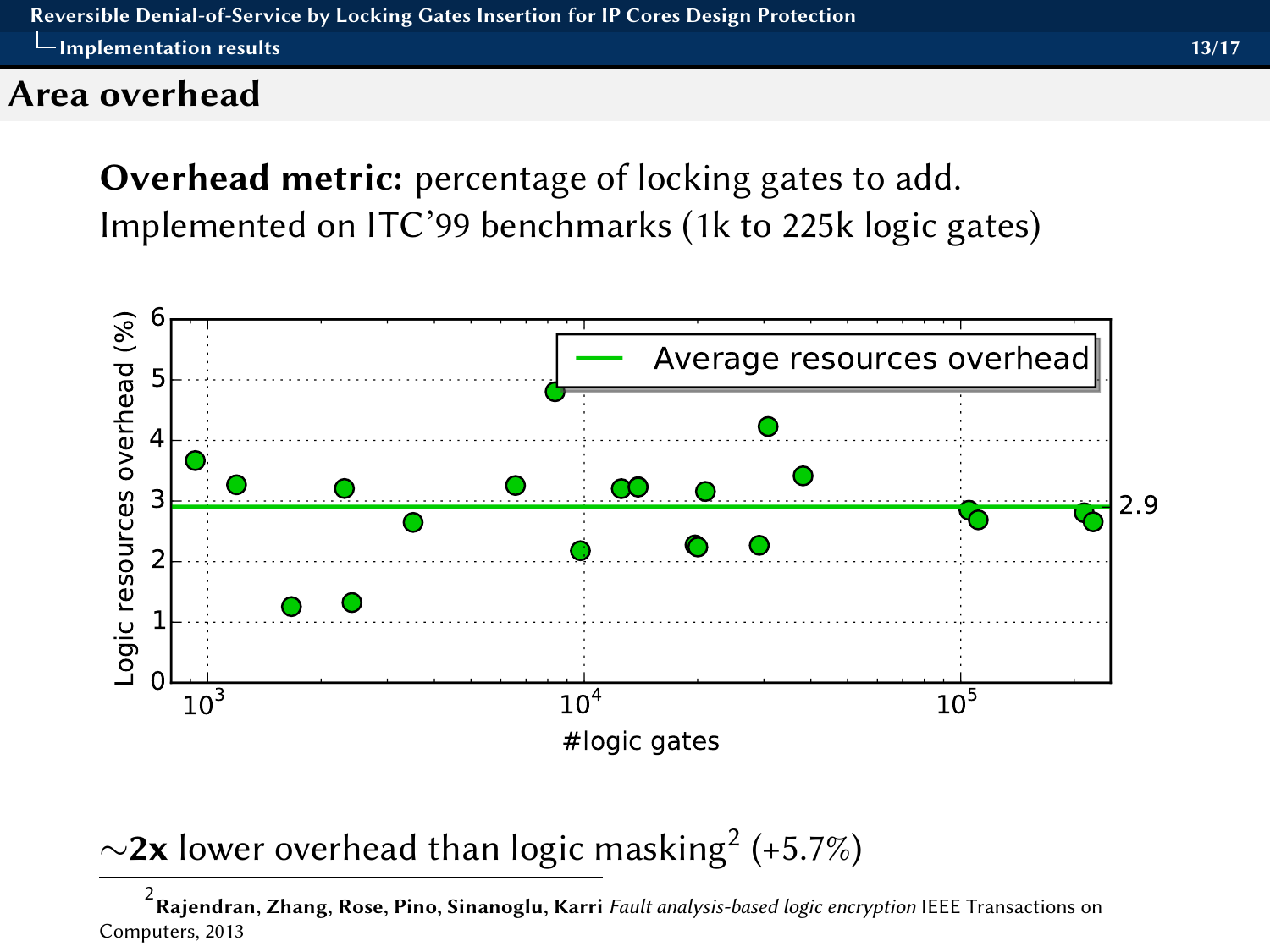## <span id="page-20-0"></span>Analysis time

| Benchmark | #logic<br>gates | Fault analysis-based<br>logic masking <sup>2</sup> | Graph analysis-based<br>logic locking |
|-----------|-----------------|----------------------------------------------------|---------------------------------------|
| c432      | 160             | 20 <sub>min</sub>                                  | 0.03s                                 |
| c7552     | 3512            | 4h30min                                            | 0.87s                                 |
| $b19$ C   | 225k            |                                                    | 1h15min                               |



 $^{2}$ Rajendran, Zhang, Rose, Pino, Sinanoglu, Karri *Fault analysis-based logic encryption* IEEE Transactions on Computers, 2013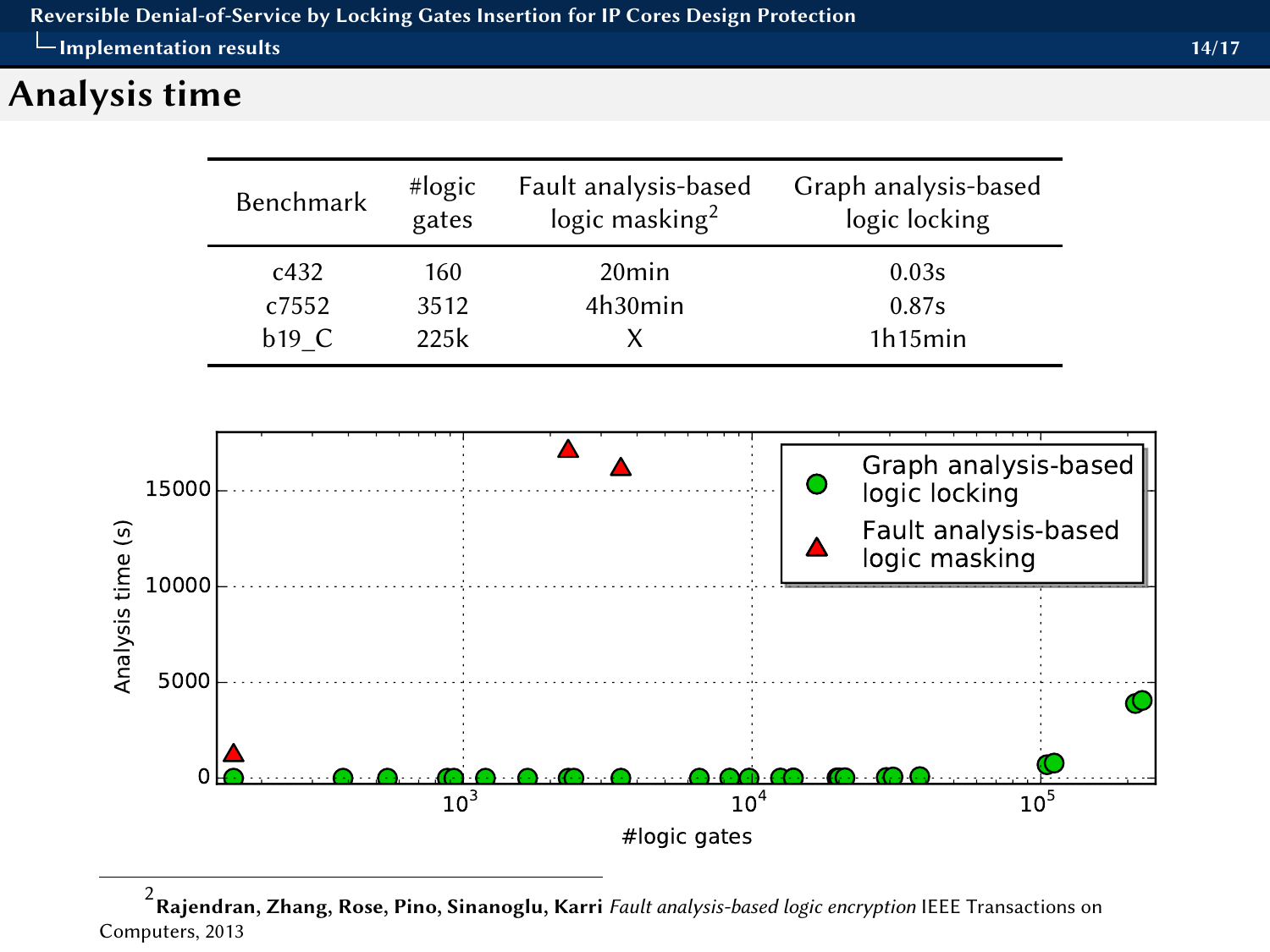## <span id="page-21-0"></span>Security margin

In the final graph, all nodes are available for logic locking.



More nodes can be forced to increase locking strength. It can make hill-climbing attack and reverse-engineering harder. The designer **tunes** the resources overhead/locking strength ratio.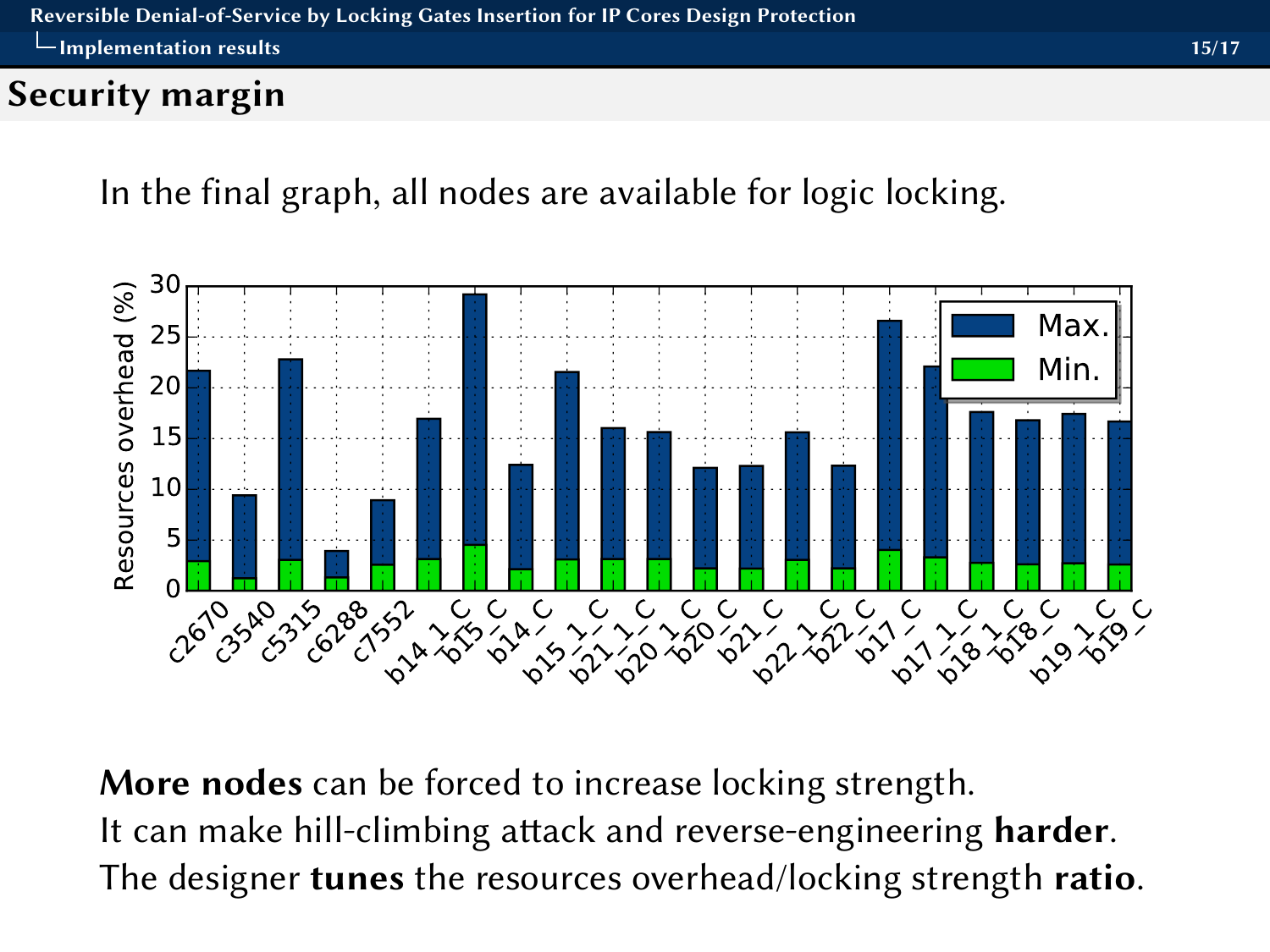## <span id="page-22-0"></span>Conclusion

# Key points:

- Logic locking is a **powerful** way to make the circuit **unusable**:
	- Very **low** overhead,
	- Tunable security margin.
- Graph analysis-based selection method:
	- $\bullet$  Computationally efficient,
	- Simple **EDA** integration.
- Logic masking/locking alone is **not secure**,
- A cryptographic primitive is necessary for security.

Presented at ISVLSI 2015<sup>4</sup>.

All Python scripts are available on the SALWARE project webpage<sup>5</sup>.

<sup>&</sup>lt;sup>4</sup><br>Colombier, Bossuet, Hély *Reversible Denial-of-Service by Locking Gates Insertion for IP Cores Design Protection* IEEE Computer Society Annual Symposium on VLSI, 2015

 $5$ http://www.univ-st-etienne.fr/salware/FOGP.html